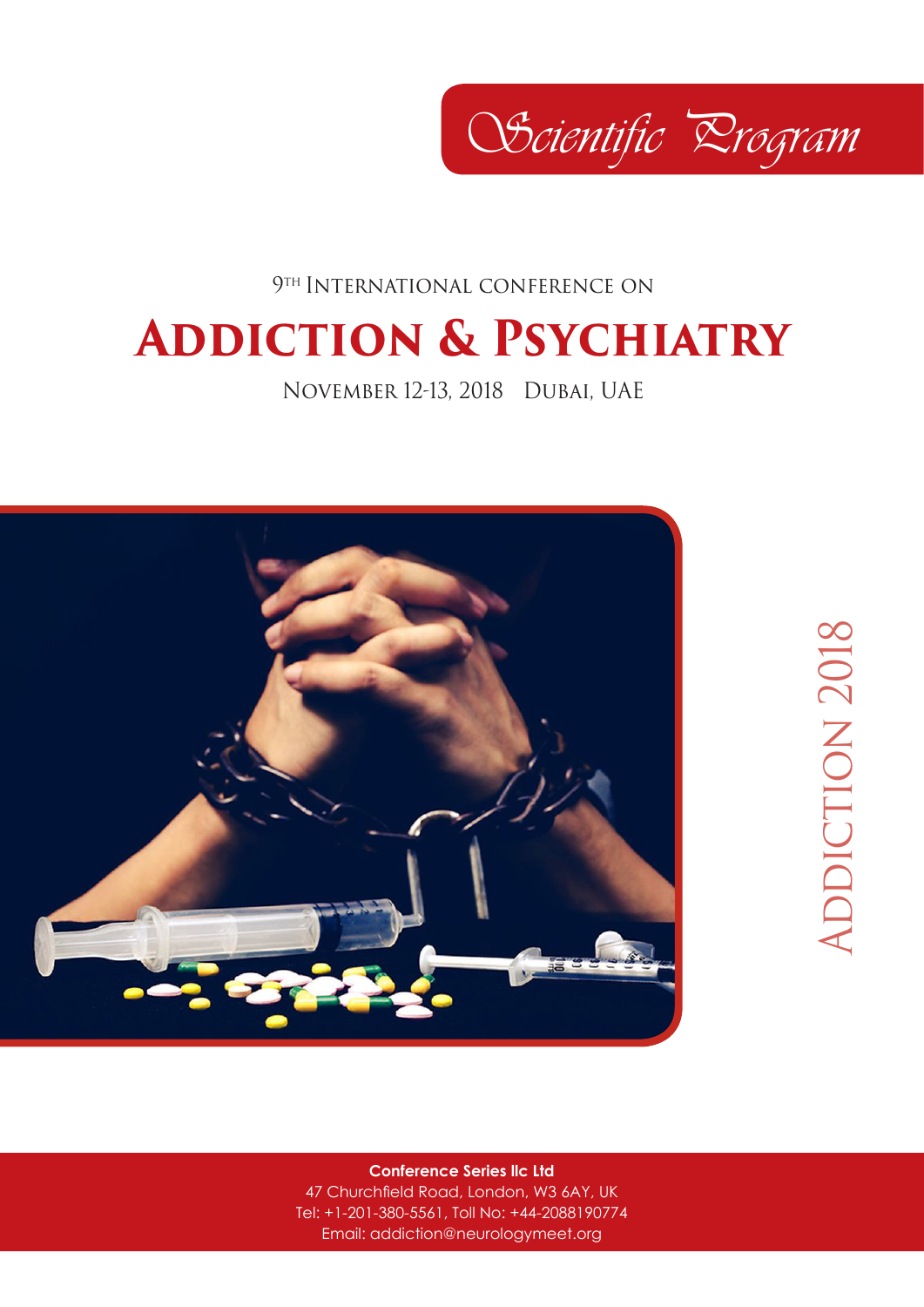|                                           | Monday 12 <sup>th</sup> November 2018<br>Day 1                                                                                                                                                                                                                                                                                                                                                                                                                                                                       |
|-------------------------------------------|----------------------------------------------------------------------------------------------------------------------------------------------------------------------------------------------------------------------------------------------------------------------------------------------------------------------------------------------------------------------------------------------------------------------------------------------------------------------------------------------------------------------|
| 08:30-09:00                               | <b>Registration Opens</b>                                                                                                                                                                                                                                                                                                                                                                                                                                                                                            |
|                                           | <b>Silk</b>                                                                                                                                                                                                                                                                                                                                                                                                                                                                                                          |
| 09:00-09:15                               | <b>Opening Ceremony</b>                                                                                                                                                                                                                                                                                                                                                                                                                                                                                              |
| Introduction                              |                                                                                                                                                                                                                                                                                                                                                                                                                                                                                                                      |
| 09:15-10:00                               | <b>Keynote Presentation</b><br>Title: Patient dropout from opioid substitution treatment<br>Sohail Akhtar, Waikato District Health Board, New Zealand                                                                                                                                                                                                                                                                                                                                                                |
| 10:00-10:45                               | <b>Keynote Presentation</b><br>Title: Complementary approaches to food addiction &<br>compulsive food behaviours<br>Nicola Beer, University of Bath, UK                                                                                                                                                                                                                                                                                                                                                              |
| 10:45-11:00                               | Networking and Refreshments Break with Group Photo                                                                                                                                                                                                                                                                                                                                                                                                                                                                   |
|                                           | Sessions: Addiction Medicine   Impulse Control Disorder and Addiction   Substance Abuse and Mental Illness   Anxiety<br>and Depression   Alcoholism and Drug Addiction                                                                                                                                                                                                                                                                                                                                               |
|                                           | Session Chair: William Sinkele, SAPTA International NGO, Kenya                                                                                                                                                                                                                                                                                                                                                                                                                                                       |
| 11:00-11:30<br>11:30-12:00<br>12:00-12:30 | Title: Role of spiritual therapy in motivation & rehabilitation in substance use disorders<br>Sarfraz Hussain, Punjab University, Pakistan<br>Title: Patient satisfaction in substance abuse institutions as indicator for successful<br>implementation of total quality management<br>Ahmad Mousa Aldisi, The National Rehabilitation Center, UAE<br>Title: Modern day addiction: Cyber technology and social media<br>Khurram Tanveer Sadiq, Greater Manchester Mental Health NHS Foundation Trust, United Kingdom |
|                                           |                                                                                                                                                                                                                                                                                                                                                                                                                                                                                                                      |
|                                           | Lunch Break $12:30-13:30$ $@$ Restaurant                                                                                                                                                                                                                                                                                                                                                                                                                                                                             |
|                                           | Exhibitor Presentation at 13:30 - 14:00                                                                                                                                                                                                                                                                                                                                                                                                                                                                              |
|                                           | Workshop                                                                                                                                                                                                                                                                                                                                                                                                                                                                                                             |
|                                           |                                                                                                                                                                                                                                                                                                                                                                                                                                                                                                                      |
| 14:00-15:30                               | Title: New drugs of abuse: What clinicians need to know?<br>Amany Haroun El Rasheed, Al Amal Psychiatric Hospital, UAE                                                                                                                                                                                                                                                                                                                                                                                               |
| 15:30-16:00<br>16:00-16:30                | Sessions continued<br>Title: Factors determining heroin addiction treatment outcome and the likelihood of sustained<br>abstinence in heroin addicts<br>Masa Karleusa Valkanou, Lorijen Hospital, Serbia<br>Title: Early intervention for children with disability                                                                                                                                                                                                                                                    |
|                                           | Sahida Tabassum Mohammad, OneUp Education, UAE                                                                                                                                                                                                                                                                                                                                                                                                                                                                       |